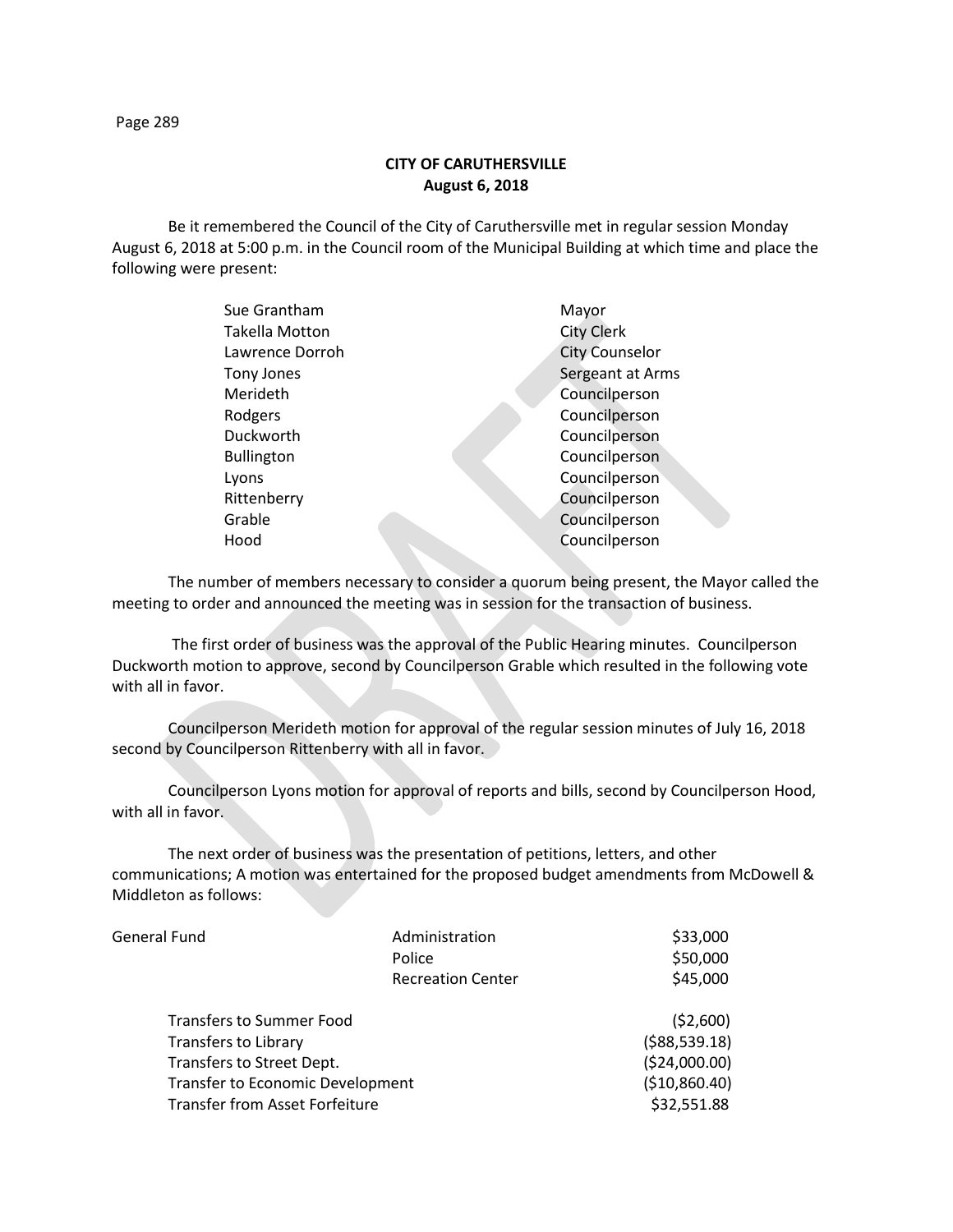Page 290

| <b>Street Fund</b><br>Library Fund<br>Summer Food | \$24,000<br>\$47,000<br>\$2,600 | Cemetery Fund<br><b>Economic Development</b> | Sales Tax Capital Improvement      | Revenues<br>Expenses | \$19,450<br>\$11,060.40<br>\$317,000<br>\$329,107 |
|---------------------------------------------------|---------------------------------|----------------------------------------------|------------------------------------|----------------------|---------------------------------------------------|
| Water Fund                                        |                                 |                                              |                                    |                      |                                                   |
| <b>Transfers to Sewer Fund</b>                    |                                 | (578, 911)                                   | <b>Authorized Cash Transfers</b>   |                      |                                                   |
| Sewer Fund                                        | \$78,911                        |                                              | General to Payroll                 |                      | \$2,920.62                                        |
|                                                   |                                 |                                              | <b>General to Airport</b>          |                      | 233.27<br>Ś.                                      |
|                                                   |                                 |                                              | Sales Tax Capital to General       |                      | \$59,134.65                                       |
|                                                   |                                 |                                              | <b>Asset Forfeiture to General</b> |                      | \$34,063.15                                       |

Councilperson Bullington also entertained a motion for the land sale at the Industrial Park for \$25,200 that went into the Community Revitalization Fund to go into the Economic Development Fund, which had a deficit of \$23,927.21 covered by the General Fund. Councilperson Duckworth made motion to accept the budget amendments, second by Councilperson Rodgers, which resulted in the following vote:

| Merideth  | Yes | Rodgers     | Yes  |
|-----------|-----|-------------|------|
| Duckworth | Yes | Bullington  | Yes. |
| Lyons     | Yes | Rittenberry | Yes  |
| Grable    | Yes | Hood        | Yes  |

Mayor Grantham entertained a motion for a letter of engagement from McDowell and Middleton for their services for the fiscal year 2018-2019. Councilperson Bullington motion for approval, second by Councilperson Duckworth, which resulted in the following vote:

| Merideth  | Yes | Rodgers           | Yes |
|-----------|-----|-------------------|-----|
| Duckworth | Yes | <b>Bullington</b> | Yes |
| Lyons     | Yes | Rittenberry       | Yes |
| Grable    | Yes | Hood              | Yes |

Police report; Chief Tony Jones reported that the Police K-9 was in service, and Matthew Vincent is the K-9 officer. As of now they're waiting on the temperature monitor and caution stickers to put on the windows of the 2015 Tahoe, and then Eto will be placed in his cage.

Fire report; Fire calls from July 17, 2018 through August 6, 2018 are as follows: 7/17/18; Fire alarm sounding on E 3<sup>rd</sup> St., 7/17/18; Smoke scare on Cotton, 7/18/18; Mattress set on fire in trash pile on 12<sup>th</sup> and Laurant, 7/20/18; Mutual aid requested by Kennett for structure fire, 7/21/18; Grass fire reported on I55/412, 7/24/18; Minor damage to the side of a structure on Jefferson, 7/26/18; Structure fire at a controlled burn on State Hwy D & 164, 7/29/18; Report of gas order at West Haven, 8/4/18; Structure fire with moderate damage at Walker Terrace. Fire inspections were conducted at Caruthersville High, Middle, and Elementary schools, along with the Maintenance and Bus Barn, and the Caruthersville Clinic. The training for the month was a presentation from Paul Shaw explaining the water flow at Taven apartments with the installation of the new fire hydrants.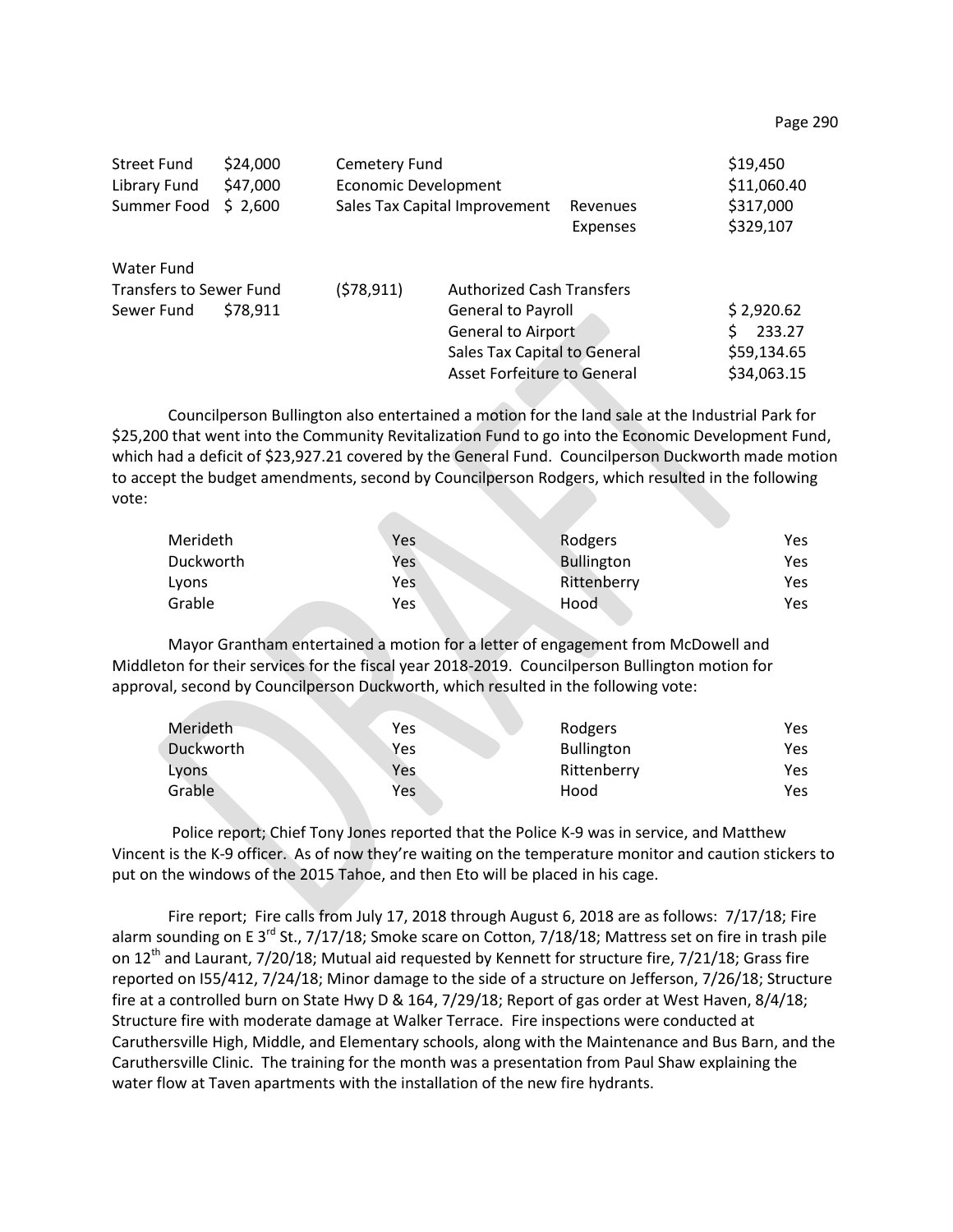## Page 291

Code Enforcement; Sonya Fuller reported that the handing out of door hangers has been a success. There have been a lot of calls, and the dumpster at the Maintenance yard has had to be dumped more often. The bush hog has not been repaired as of yet, and Ms. Fuller will be meeting with a contractor from Dyersburg to get a quote on the mowing. The resident on Highland that has been of concern of abating the nuisance family has gotten involved and is abating the nuisance.

Water & Waste Water report; Paul Shaw reported that the City was wrapping up some in kind work on the Marlar Loop project by redoing the tap on Taven, OReilly, Nursing Home, and the Car Wash. Some pavement has to be replaced on Marlar Dr. and everything will be complete. Paul Shaw introduced Jess Cagle and he talked about a network project with the State of Missouri, Department of Public Safety, and the Missouri Interoperability Center. The county has had a tower for years that works within a 15 mile radius. The antennas have had to be turned to enable transmission to Tennessee. The Public Safety Network has been working with the county, but it would be in the distant future before anything materializes. The Public Safety Network wants to put up a tower in Caruthersville. There's a great need to implement a temporary tower that would benefit the city, county, and all public safety agencies enabling network coverage. The tower at  $13<sup>th</sup>$  and Truman would serve as a good fit. The Public Safety Network puts up the temporary site and works with the City for a year, and if everything pans out, then they would go with a permanent tower. The City would not be out of any money, and the contract would include payment to the City in the amount of \$1,000 per month. Councilperson Lyons motion to move forward with the plans for a temporary tower, second by Councilperson Hood, which resulted in the following vote:

| Merideth  | Yes | Rodgers           | Yes |
|-----------|-----|-------------------|-----|
| Duckworth | Yes | <b>Bullington</b> | Yes |
| Lyons     | Yes | Rittenberry       | Yes |
| Grable    | Yes | Hood              | Yes |

Jess Cagle also mentioned AT & T First Net being a viable entity to get connected with; they have established 5 sites in Missouri, and will be implementing more. It gives First Responders the ability to connect to a tower and kick others off in case of an emergency.

Park & Recreation report; Wes Deere reported that flag football would be  $1<sup>st</sup>$  through 4<sup>th</sup> graders and tackle football would be  $5<sup>th</sup>$  and  $6<sup>th</sup>$  graders, the cost being \$30 per student. The flag football will be dependent upon the signups as far as having a league. The tackle football will be traveling; they'll be playing Portageville, Hayti, Kennett, and looking to hear from New Madrid and Charleston.

Library report; Teresa Tidwell reported that the Missouri Conservation Department has given the library new fishing rods and tackle boxes, and they are being checked out rapidly. The Caruthersville library being part of the Edge Initiative has been featured as a cover story as being a small community making efforts to keeping the community abreast of technology.

Budget report; Councilperson Bullington reported that the General, Street, Sanitary, Economic Development, Tourism, Water, and Sewer Funds needs to be paid close attention to. The General having to make transfers to other funds, Tourism being almost nonexistent, Water having to make transfers to Sewer, and deficit spending in all the others. There will have to be a special meeting to